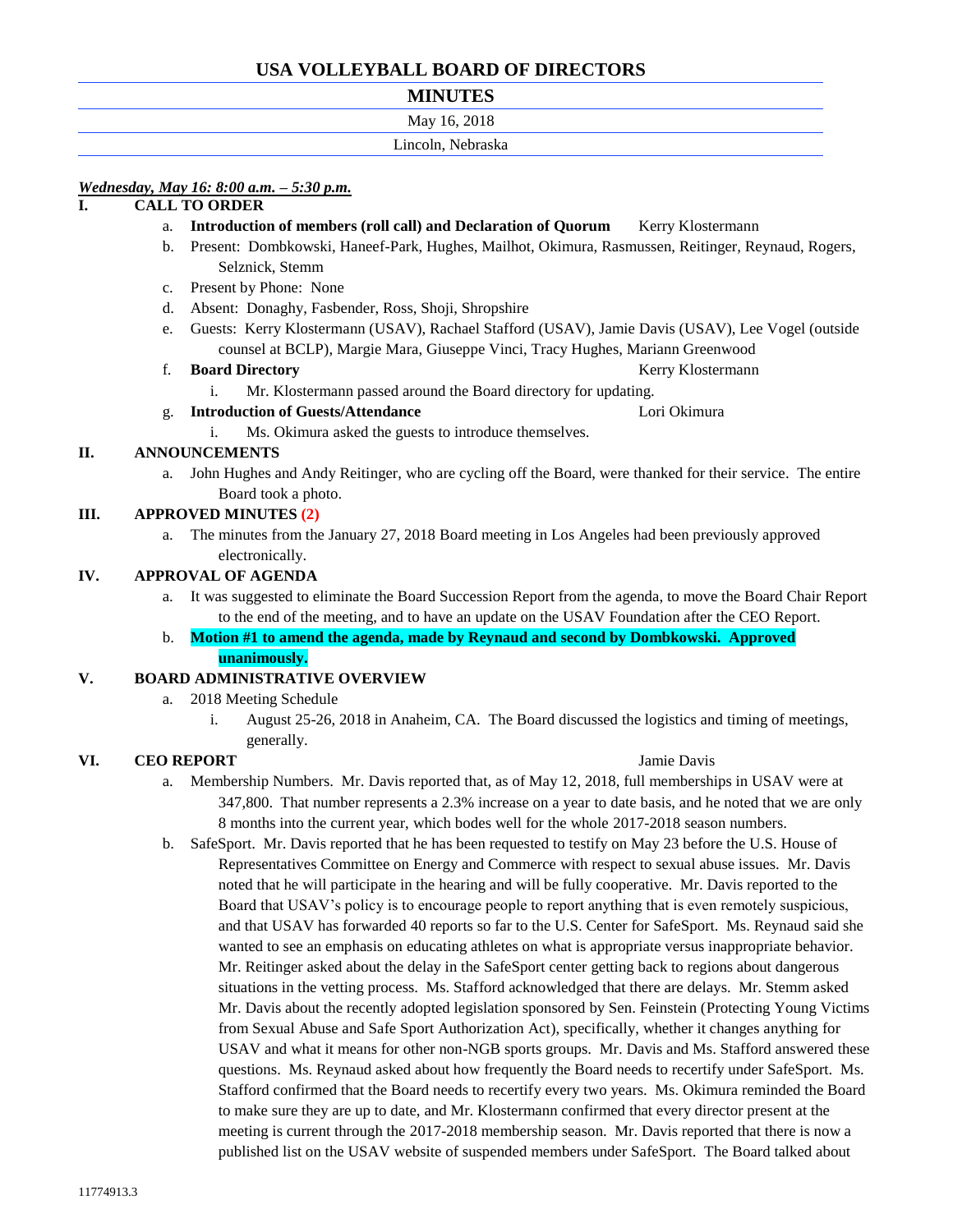the list and how it can be accessed. The Board also talked about regional suspensions versus national suspensions.

- c. Staff Initiative Update (Disrupt or Be Disrupted). Mr. Davis reported that he held meetings at the USAV office to implement a project aimed at driving innovation with solutions sourced from staff themselves, which project has a mantra of "Disrupt or Be Disrupted". Mr. Davis explained the methodology of identifying opportunities and prioritizing solutions. Mr. Davis explained that he picked SWAT team leaders, who then picked their own teams of staff members, as he wanted the staffing and initiative for the project to be organic and diffused throughout all levels of staff, as opposed to something that would be driven and dominated by senior management. The USAV staff identified the following problems: visibility of brand; officials training and retention; diversity and inclusion; membership growth; staff retention and recruitment; training center consolidation; beach club development. Mr. Davis reported that the staff identified a gulf organizationally between high performance (pipeline) and national teams, and, as a result, USAV is now seeking to hire a Senior Director of National Teams to manage all efforts in this regard. Mr. Davis reported that USAV is seeking to hire a Chief Marketing Officer to address brand visibility. With respect to the goals of the diversity and inclusion team, they indicated they want to concentrate on growing: the sitting discipline, boys' youth volleyball, socio-economic diversity and the prevalence of adult volleyball. With respect to officials training and retention, that team noted that one problem is the aging of officials and a perceived reluctance among young people to become referees because of the ill treatment they receive from parents and coaches. Mr. Davis reported that USAV is looking at ways to combat the perceived uptick in bad behavior by parents and coaches, and Ms. Dombkowski asked how the Board can be helpful in this effort, noting the recent bad behavior she has witnessed herself. With respect to membership growth, that team is focusing on retaining older members, who have historically fallen off the membership rolls. With respect to staff retention, that team is focused on improving morale by promoting an "ownership" ethic among staff and pride/responsibility for the organization. With respect to the development of beach clubs, that team is focusing on how to spur the growth of clubs in the beach discipline. The Board provided feedback to Mr. Davis on the project, generally, and Mr. Stemm said that the RVA should undertake the same kind of project at its level.
- d. Online Member Management System. Mr. Davis reported problems with USAV's online member management system (Web Point), including that it crashes at crucial times and that it is outdated (it is 10 years old). USAV put out a RFP and has narrowed down the respondents to four finalists. Mr. Davis put together a working group, including regional commissioners, to assess the finalists. Mr. Reitinger and Ms. Reynaud asked questions about the system needs and the capabilities of the finalists, and Mr. Davis provided answers.
- e. International Competitions. Mr. Davis reported that, in 2017, USAV did not host a World Grand Prix or World League leg because typically such events result in financial losses to USAV. In 2019, it is expected that NORCECA will award to USAV, and USAV will host, the men's and women's Continental World Cup qualification tournaments.
- f. Volleyball Nations League (VNL). Mr. Davis updated the Board generally on the format of the new league, noting that the prize money is equally divided among men and women. Mr. Davis noted that China is hosting the women's finals for the next three years. Mr. Davis presented a plan to the VNL Council for the USA to host the men's finals in 2019, 2020 and 2021 which was voted on and ratified by the group. Ms. Okimura talked about the FIVB's recently-adopted "nucleus project", where the FIVB intends to prioritize investment in the volleyball nations that already have the largest established GDPs, with the theory being that such investment will yield the biggest returns, and a rising tide floats all boats. Ms. Okimura commented there was evidence of the implementation of the nucleus project with the creation of the VNL and awarding finals to new countries, like France for the men. Ms. Okimura discussed how important hosting events in the United States is to this philosophical development, a sentiment she is hearing echoed from the national federations of other countries. Ms. Okimura noted that she hopes this philosophical development occurs in the beach discipline, too.
- g. Sitting Discipline. Mr. Davis reported that USAV has been undertaking efforts to synthesize the sitting discipline organizationally, including by exhibiting the sitting discipline at all national team events. Mr. Davis has been talking to Toyota lately about a sponsorship deal featuring the sitting discipline.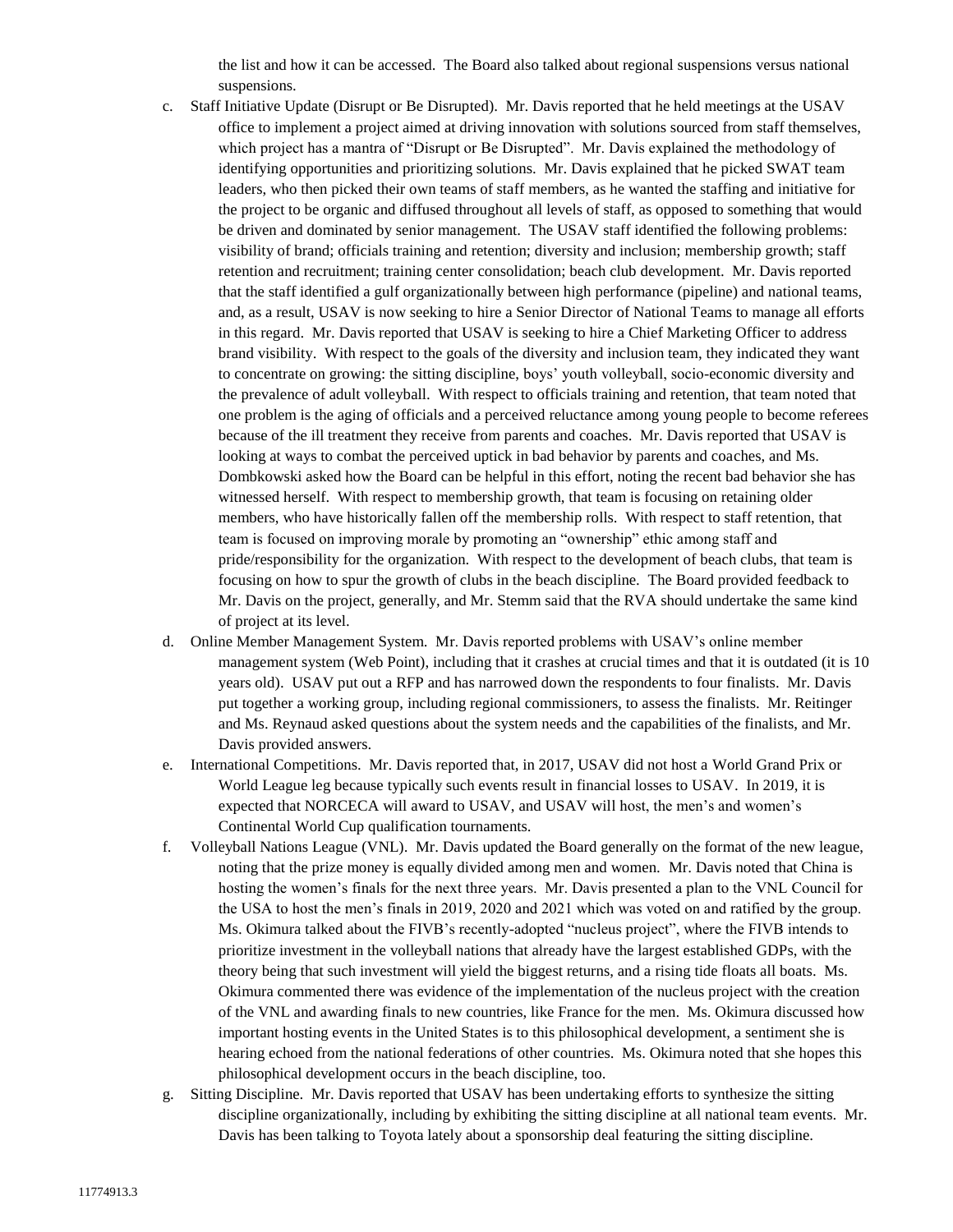- h. R.I.S.E. (Ross Initiative in Sports for Equality). Mr. Davis reported that USAV has been collaborating with R.I.S.E. to promote diversity and race equality. The Board watched a video produced in collaboration with R.I.S.E. featuring USAV athletes pledging to support diversity and equality.
- i. USAVolleyballShop.com. Mr. Davis reported that vendors are onboarding to sell at regional events, with care being taken to avoid USAV violating its agreement with Adidas.
- j. Staffing Updates. Mr. Davis reported that USAV has created a position to oversee coaching in the beach discipline, and that it has hired Tyler Hildebrand to fill the position. Mr. Davis reported that Paul Albright, who had been Director of Officials Development for USAV, recently resigned in order to move to Chicago for personal reasons, and that he had been replaced by Pati Rolf.
- k. Special Committee of Ethics & Eligibility Committee. Mr. Davis and Ms. Stafford informed the Board of the need to convene a special committee of the Ethics & Eligibility Committee to address an Article 9 complaint recently filed with the USOC by Kokoro Volleyball Club. Ms. Stafford explained that a special committee was necessary because the Ethics & Eligibility Committee had adjudicated the original decision regarding Kokoro Volleyball Club and, as such, has now recused itself from reviewing the Article 9 complaint. The Board reviewed an email previously circulated by Ms. Stafford which identified five proposed members of the special committee, subject to Board approval. Ms. Okimura asked if anyone had questions. **Motion #2 to affirm the appointment of the special committee of the Ethics & Eligibility Committee for the limited purpose described above and to approve the proposed members thereof, as required by the USAV bylaws, made by Rasmussen, seconded by Reynaud. Approved unanimously.**

### **VII. FOUNDATION UPDATE Andy Reitinger Andy Reitinger**

- a. 2017 Financial Performance. Mr. Reitinger provided the Board with a report on the financial performance of the USA Volleyball Foundation for 2017. The Foundation achieved an investment return of 13.60% in 2017, well above the 5% annual target. The Foundation's investment assets at the end of 2017 were \$3.6 million. In 2017, the Foundation provided a grant of \$171,000 to USAV. In 2018, the grant from the Foundation to USAV is \$173,000.
- b. Bylaws. Mr. Reitinger directed the Board to the separate report from Scott Fortune that was emailed to the Board, which detailed that, as directed by USAV as part of the reorganization, the Foundation has been updating its bylaws to clean up any discrepancies with USAV bylaw guidelines and policies. A final version is expected to be reviewed and approved by the Foundation shortly.
- c. Foundation Board Members and Elections. Mr. Reitinger asked how the members of the Foundation's board are nominated and elected. Ms. Okimura explained the process in general through the transitional phase, and explained that she has been trying to formalize the process which lacked administrative structure and checks & balances. She would ideally like to find a way to provide more involvement of the overall USAV Board as the Sole Member, versus one person (Sole Member representative), but at the same time she wants to be mindful of the goal to restore autonomy to the Foundation's board. Ms. Okimura noted that recent efforts to obtain nominees to the Foundation's board have yielded three such nominees. She further noted that she did not think it was appropriate to task the USAV nominating committee with finding nominees for the Foundation's board, as that is not the scope of that committee. Ms. Okimura acknowledged that recruiting nominees for the Foundation's board has been challenge, but that it is important not to sacrifice proper vetting. Ms. Okimura noted that a list of nominees would be finalized by May 30, and that the Foundation now has a form it is utilizing in the process. Ms. Okimura noted that USAV might be hiring a director of development for the Foundation soon, so that person could help with recruitment in the future. Ms. Dombkowski asked about the Foundation's relative focus on managing the corpus versus fundraising. Mr. Reitinger said the focus of the Foundation included investment, fundraising, alumni relations and governance. Ms. Dombkowski asked what the success of fundraising has been.
- d. Director of Development Position. Mr. Davis updated the Board on the effort to hire a director of development for the Foundation. He said that the responses received by USAV to date as a result of the job posting have been underwhelming, and so the search continues. He noted that the position has historically been one that does not pay for itself (i.e., the salary paid to the person is more than the person produces in donations), and that he would not necessarily expect the director of development to directly identify and secure big-money donors. Rather, he would imagine that the Foundation directors and volleyball alumni are going to identify and secure big-money donors, with the director of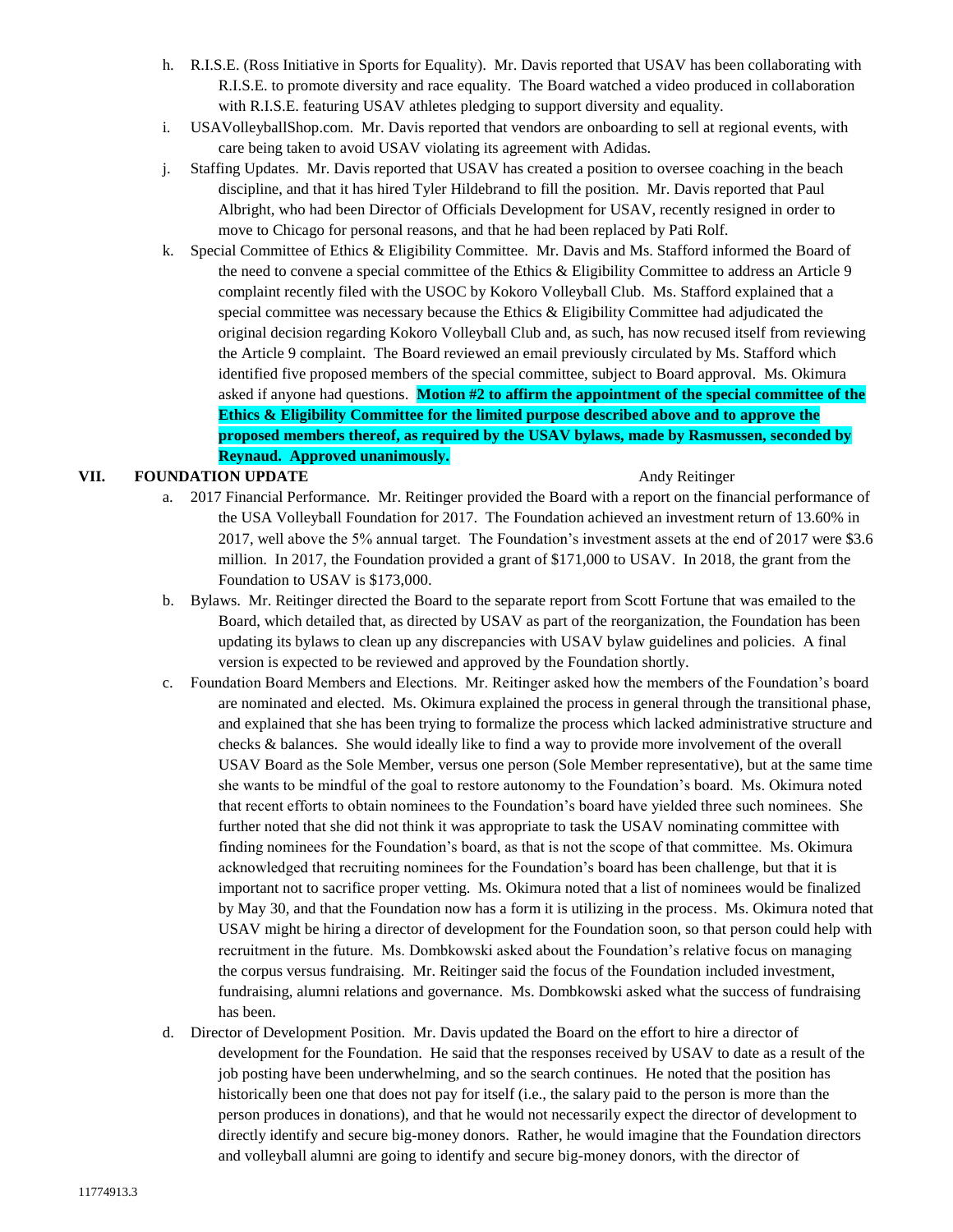development supporting the directors/alumni in their efforts. Mr. Reitinger and Ms. Reynaud asked about specific resources utilized to date to recruit the new development director and provided thoughts on the best home-base location for such a position given the need to travel. Ms. Reynaud suggested USAV advertise the position on NACDA. Mr. Reitinger, Ms. Okimura and Mr. Davis talked about utilizing national team coaches to help fundraise. Mr. Reitinger asked if USAV is still working with Motor MVB. Mr. Davis answered that USAV gave Motor MVB \$65,000 as seed money in 2016. Mr. Davis noted that since USAV is a nonprofit organization, he has informed MotorMVB that targeting private organizations and individuals would need to be their real source for fundraising.

# **VIII. BYLAWS & GOVERNANCE**

- a. Board Policy Updates
	- i. Results of electronic voting between meetings. Kerry Klostermann
		- a. During the period between meetings, the Board took those actions set forth in the attached listing.
	- ii. Policy Manual **Kerry Klostermann**

- a. Ms. Okimura noted that the board policy and procedures manual is probably outdated and irrelevant, and maybe even conflicts with other policies. For example, she pointed out that some of the documents suggest that there is still some ability for USAV to control the RVA, which is no longer true. Ms. Okimura said she thinks some of the documents can be eliminated. Mr. Klostermann said he also thinks the board policy and procedures manual was outdated and, in places, irrelevant. He has winnowed it down from 42 pages to approximately 9 pages and would propose that it be called the "Board of Directors Reference Manual", a draft of which he had previously uploaded to the Sharefile for access by the Board in connection with the meeting. Ms. Reynaud requested that, as part of the procedures update process, there be a link for Board members to submit expense reports, rather than having to contact the CFO to coordinate an expense report. Ms. Okimura recounted what the onboarding process is for new directors. Ms. Okimura recommended that the RVA directors take the new draft Board of Directors Reference Manual to their regional members for their sign-off, stating that having them involved is important because the streamlining affects RVA more than anyone else. Mr. Stemm asked about the potential conflicts of the new draft Board of Directors Reference Manual with RVA documents. Ms. Okimura and Mr. Reitinger discussed this issue. The Board then discussed whether an RVA director had to vote, as a member of the USAV Board, strictly in accordance with the best interests of their region, which the RVA's documents suggest, or whether the RVA directors have the discretion to deviate from their region's wishes and vote in manner that is in the best interest of USAV, which discretion would be necessary for any director to properly abide by his or her fiduciary duties to a corporation. Ms. Okimura and Mr. Davis said that directors cannot abdicate independent judgment, as that is not the proper application of fiduciary duty. Mr. Hughes said that he never felt the spirit of any language in the RVA documents was to require an RVA director to abdicate independent judgment, but he acknowledged the language is problematic and said he would go back to the RVA on it.
- b. Bylaw Revisions. No action necessary.
- c. Operating Code Revisions. Mr. Reitinger noted that the Preamble to the Operating Code still contains a reference to "the Structure and Function Commission", which commission does not exist anymore, and said that it ought to be replaced with a referenced to "the staff". **Motion #3 to waive the 30-day notice requirement to amend the Operating Code, made by Hughes, seconded by Reitinger. Approved unanimously.**
- d. **Motion #4 to amend the Preamble to the Operating Code to replace the phrase, "the Structure and Function Commission", with the phrase, "the staff", made by Reitinger, seconded by Mailhot. Approved unanimously.**
- e. Governance Committee Report Andy Reitinger

i. Mr. Reitinger discussed the potential reorganization of the nationally certified officials/refs. He also talked about representation of club directors and representation of coaches to elect the coach's spot to the Board.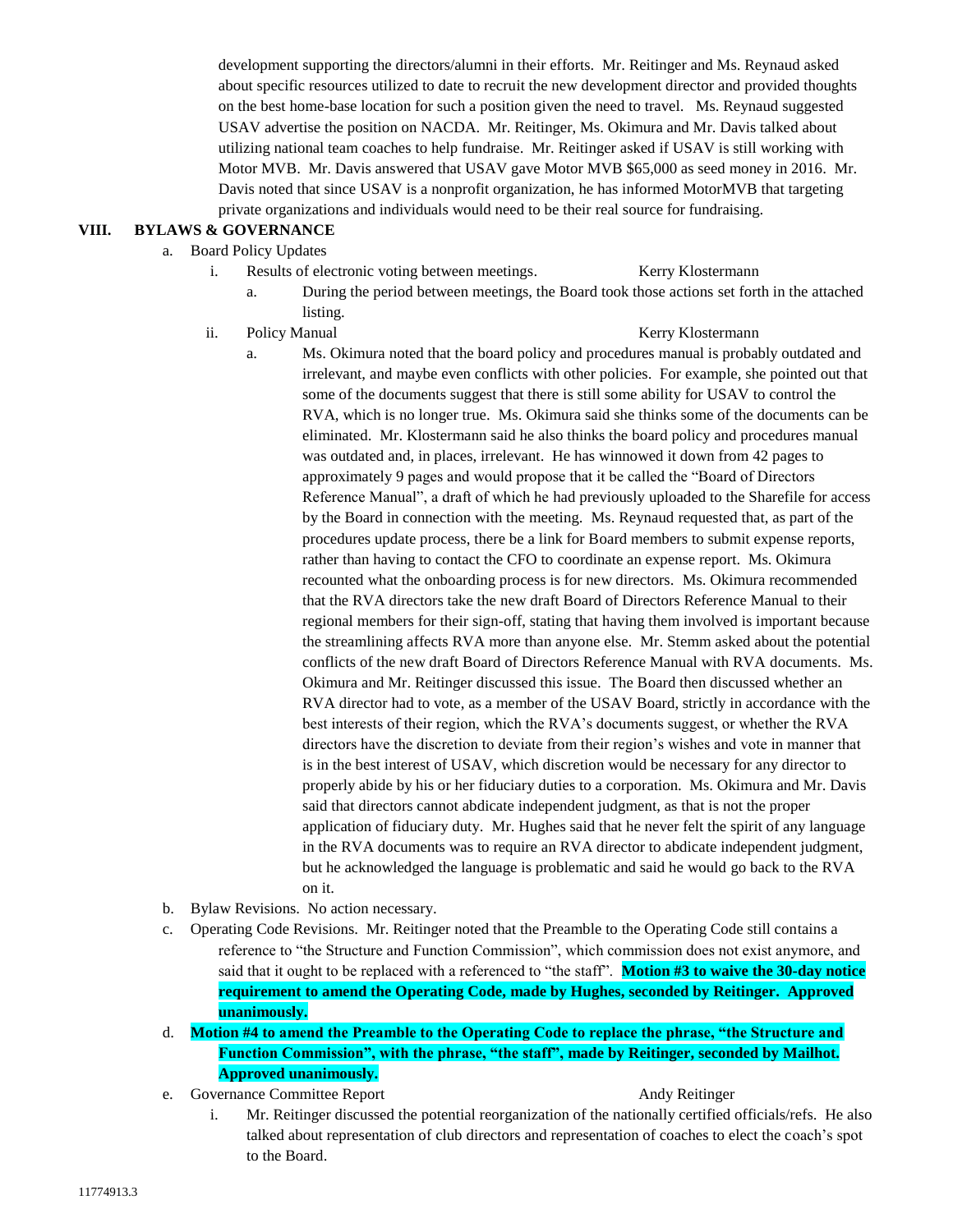- ii. Mr. Reitinger said he has discovered some ways that USAV is not acting in accordance with its bylaws. One way is that the Chair is acting as an ex officio member of all committees. Ms. Okimura said that she thought the bylaws said the Chair is supposed to be an ex officio member of all committees, but Mr. Reitinger could not find such a provision in the bylaws. The Board discussed what the status of the Chair ought to be with respect to committees, and it was proposed that, instead of being an ex officio member of all committees, maybe the Chair should just be an ad hoc member of committees as needed. Mr. Reitinger also asked about coordinating the terms of the committee members with the term of the Chair, rather than the quad. Ms. Okimura said she thinks there needs to be a balance between giving the Chair too much power but also giving the Chair the ability to remove inactive members of committees. With respect to the ability to remove inactive members of committees, Ms. Okimura suggested a double-trigger policy where the Chair of the Board and the committee chair both have to approve a member's removal from a committee.
- iii. Ms. Okimura reminded members of the Board to submit their board evaluation reports, and noted that they would revisit these at the August 2018 Board meeting.
- f. Nominating Committee Report **(3)** Samantha Wolinksi

- i. Ms. Stafford reported that the Nominating Committee has three candidates for the position held by Bill Barnum. Ms. Dombkowski said that the Audit, Finance & Budget Committee is looking for a new member, and that she would appreciate any nominees people could propose.
- g. Diversity & Inclusion Committee Report Tracy Hughes
	- i. Ms. Hughes, as associate chair of the committee, provided the Board an update from the Diversity & Inclusion Committee. She discussed more about the rollout of USAV's partnership with R.I.S.E. Ms. Reynaud asked, and Ms. Hughes confirmed, that the rollout of the R.I.S.E. program will be at this year's junior nationals. Ms. Hughes and Ms. Okimura discussed the members of the committee, and highlighted for the Board one of the exceptional committee members, a 17-year old volleyball player named Shreya Mantha, who is active on social issues (for example, she has started her own nonprofit) and exhibits a great deal of promise.
- h. Assembly Reports
	- i. Joint Administrative Council Report. Written report included in the Sharefile folder **(4)**
	- ii. Beach Assembly. No reports.
	- iii. Junior Assembly **Andy Reitinger** Andy Reitinger

- a. Mr. Reitinger noted that there is a written report included in the Sharefile folder. **(6)** He also noted that the Junior Assembly is looking to add Club Directors as members of the Assembly.
- iv. RVA Assembly Mitch Stemm

- a. Mr. Stemm reported that the RVA Assembly is meeting in Dallas shortly, and they expect to be filling a few positions in the near future. Mr. Hughes provided additional input. Mr. Stemm discussed their commissioners meeting in Chicago. Mr. Stemm also mentioned that there is an informal group of commissions who have started meeting regularly, and Mr. Reitinger mentioned that he has attended one such meeting. Mr. Hughes, Mr. Davis and Ms. Okimura talked about the scheduling of the Board meetings and how they are no longer scheduled in conjunction with RVA meetings. Ms. Okimura said that it has been more about convenience for the Board, and the desire as discussed in past Board meetings to broaden the type of events where Board meetings are held in order to reach more of the constituent base. Mr. Stemm and Mr. Hughes also talked about the upcoming Boyce banquet, which, unfortunately, coincides with the timing of Mr. Davis' required Congressional testimony, meaning Mr. Davis and Ms. Okimura will have to miss the banquet.
- v. Officials Assembly Sue Mailhot Sue Mailhot

a. Ms. Mailhot reported that Paul Albright had resigned as the of the Director of Officials Development for personal reasons, but noted that he had been replaced by Pati Rolf. Ms. Mailhot brought up the purple card, designed for refs to use with unruly spectators and coaches. Ms. Okimura said, rather than just focusing on punishing bad behavior, it would be nice to also recognize examples of good sportsmanship. The Board discussed putting out a public-service-announcement about respect for refs, or otherwise creating a program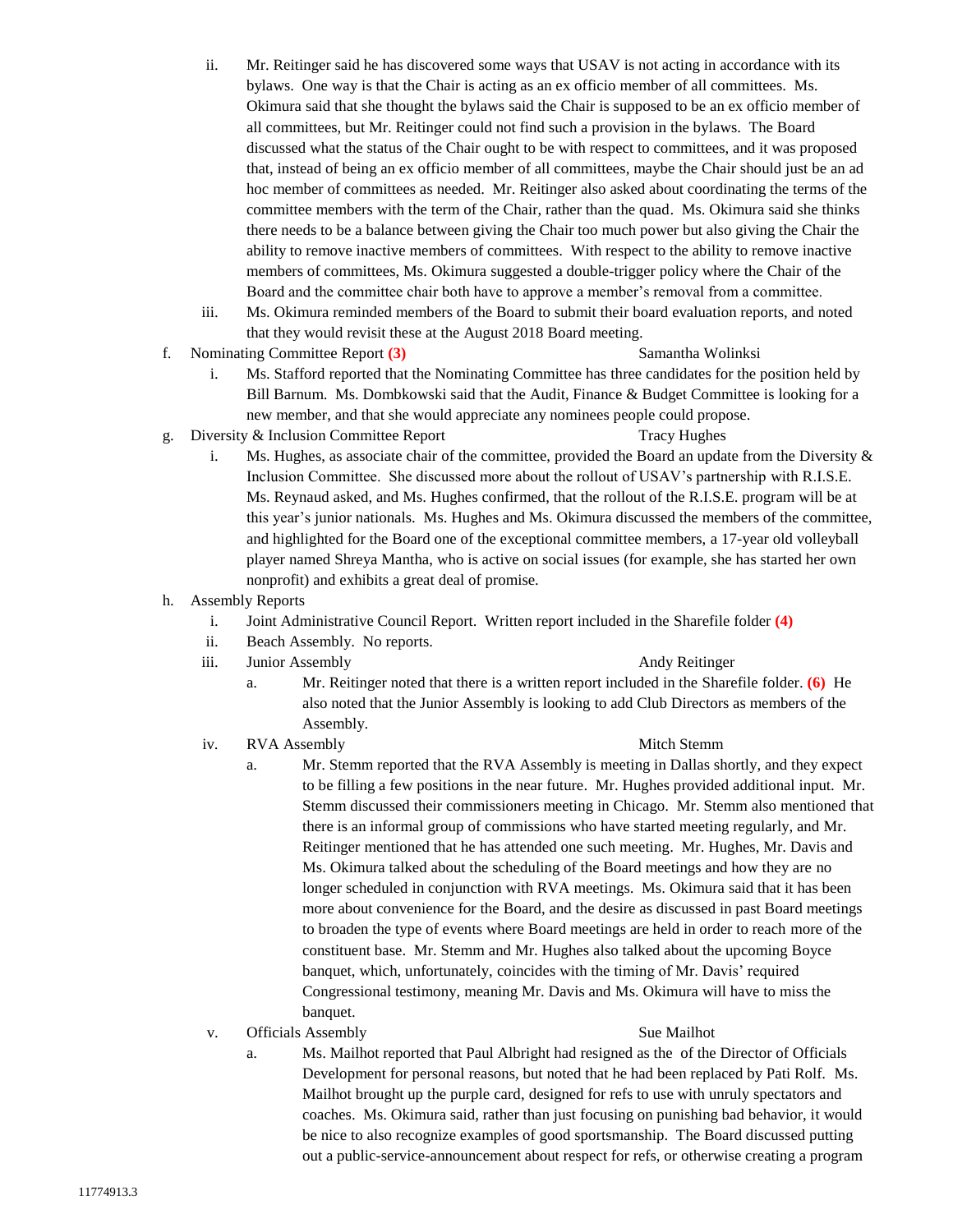to highlight good sportsmanship. Ms. Dombkowski said she had heard from parents frustrated about refs and facilities, but she noted that the refs and facilities are frustrated themselves about bad behavior. Ms. Haneef-Park mentioned her involvement in a publicservice-announcement as a player. Ms. Mailhot mentioned that, in some tournaments, there is a spectator code of conduct that people have to click through to accept it before seeing the tournament schedule. Mr. Selznick said he believes communicating the applicable guidelines is the key, and recounted what he does at beach tournaments, which is to explain the rules at the beginning, both to parents and kids. He will remind them ahead of time in writing, too.

i. Coaching Education Update **Cecile Reynaud** Cecile Reynaud

- i. Ms. Reynaud gave a presentation on revamping USAV's coaching education program. She started by explaining what USAV currently does in the way of coaching education, and what would serve their members best. She reported that the coaching education task force has proposed dividing coaching education programs and protocols into two categories, one for players who are 14 and under and the other for players who are 15 and over. Ms. Reynaud highlighted the proposed changes generally in coaching accreditation program clinics. She discussed the various coaching education modules, including Art of Coaching Volleyball, Gold Medal Squared and USAV IMPACT. Ms. Mailhot asked about IMPACT. Ms. Reynaud reported to the Board the task force's findings about USA Hockey's coaching education program, which is considered best in class. USA Hockey has coach educators in each geographic district, who, in turn, educate the coaches in their respective districts. Ms. Reynaud overviewed USA Hockey's website on coaching education.
- ii. Ms. Reynaud asked the Board about the proposed approach of splitting programs and protocols into two categories (i.e., 14 and under, and 15 and over), and the Board expressed general agreement with such approach. She also asked the Board about sharing the obligations of coaching education with the RVA. Ms. Mailhot asked about mandatory certification for coaches, but Ms. Reynaud said that would not be mandatory just yet. The focus, per Ms. Reynaud, is still on revamping coaching education, rather than mandating certification. Ms. Okimura talked about the timing of the course offerings, being tied so closely to the start of volleyball seasons. Ms. Reynaud acknowledged the seasonality, and she highlighted that the proposal assumes that each zone will handle its own clinics, which would mean they can figure out for themselves what scheduling makes sense in light of their respective volleyball seasons. Mr. Reitinger asked about the proposed methodology on creating regional districts or zones. Mr. Hughes and Ms. Okimura added thoughts on how the geographic needs would be met. Mr. Klostermann likened the issue to distributing a product and wondered if we could do a heat map to see where coaches are located. Ms. Reynaud said that we do not want to have USAV's national office deciding on how it is supposed to work, as it is supposed to be left to the zones. Leaving it to the zones, she said, will help keep USAV's national office out of the local politics. Mr. Selznick asked about synthesizing ideas and terminology among regions so that it is consistent, and he questioned how the educators would decide on what is the correct approach on any particular skill. Ms. Reynaud acknowledged that there would a need to synthesize approaches, but said that, at this point, they are most concerned about getting a viable program out to the masses. Ms. Okimura said it is problematic if there are standards that high performance coaches prioritize when kids have not been taught that way. Mr. Stemm said that, in the end, the RVA would be interested in hearing all these proposals on revamping the coaching education program. Ms. Reynaud agreed, in turn, to present the proposals to the RVA at the upcoming RVA assembly.
- iii. Ms. Okimura asked if USAV should budget for a coaching summit. Ms. Reynaud said that she would recommend waiting until a new National Team Director has been hired to conduct a coaching summit, but movement should be made in dividing up the coaching education offered into the two proposed categories (i.e., 14 and under, and 15 and over), and be ready to update the basic online education that has already been filmed.

### **IX. NEW BUSINESS**

a. Opendorse. TJ Ciro, Adi Kunalic and Blake Lawrence shared with the Board their online product, which makes it easy for athletes to share content on social media. Opendorse signs up athletes, and then private companies send content to Opendorse, who, in turn, forward it on to their athletes. The athletes then approve the content, with Opendorse handling thereafter the process of sending it out on social media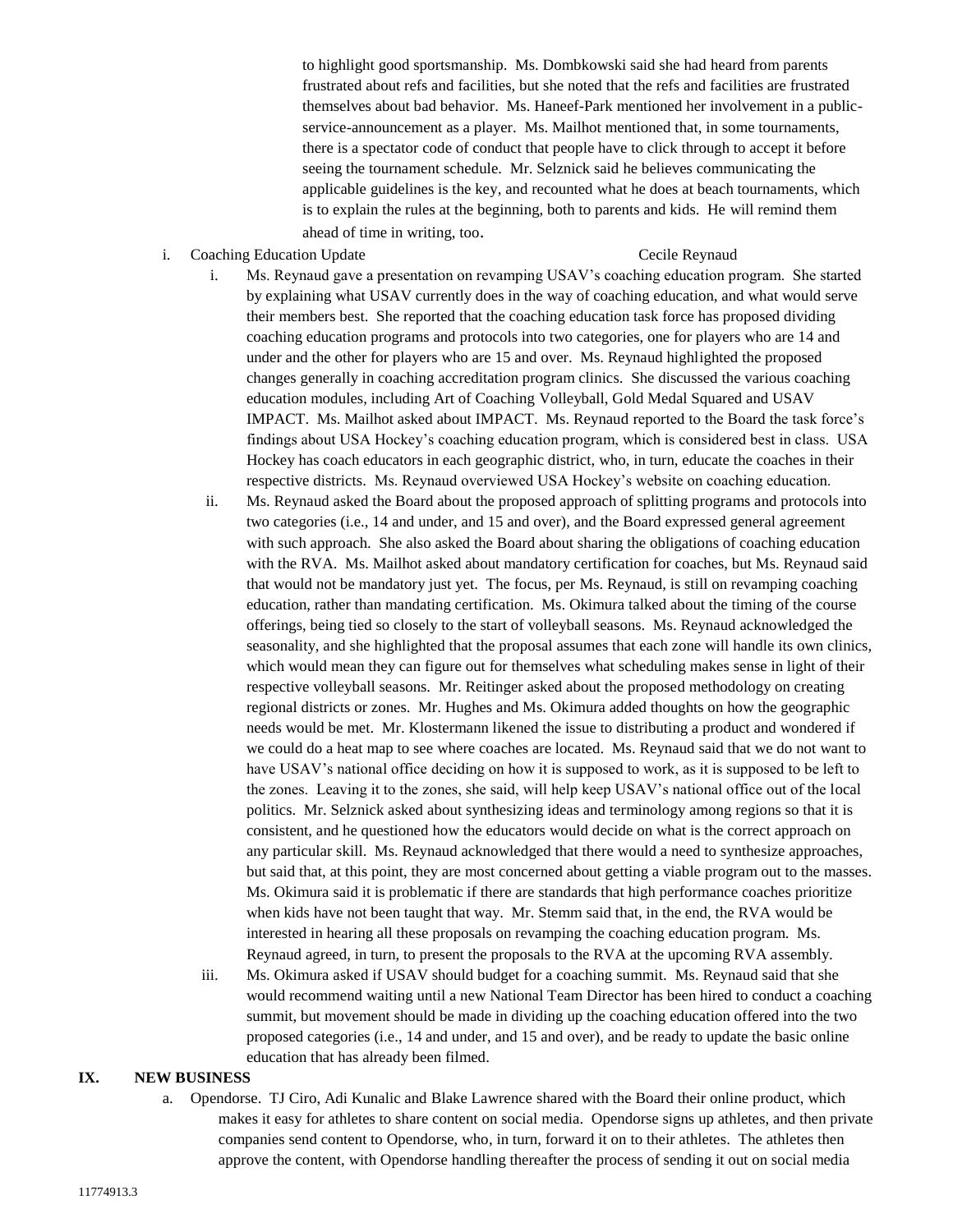from the athlete's account. Ms. Okimura and Ms. Haneef-Park had good things to say about the product, and several USAV athletes (such as Jordan Larson) who are already signed up with Opendorse had gone out of their way to recommend the product to Ms. Okimura in advance of the presentation. Mr. Selznick and Ms. Dombkowski asked questions. Ms. Okimura asked the Opendorse representatives to send her a link so that USAV can send it to USAV athletes and they can sign up if they want. And if USAV wants to sign up for the platform, then Mr. Davis can explore/initiate that.

- **X. EXECUTIVE SESSION** Members of staff invited to join included Mr. Davis, Mr. Klostermann and Ms. Stafford, as well as Mr. Vogel, who had to leave the meeting part way through the executive session.
	- a. **Motion #5 to go into Executive Session, made by Rasmussen, seconded by Hughes. Approved unanimously.**
	- b. Corporate Ethics & Eligibility Report (Rachael Stafford, Bryan Cave Leighton Paisner LLP)
	- c. Legal Review (Rachael Stafford)
	- d. SafeSport Report (Rachael Stafford)
	- e. Audit, Finance & Budget Committee Report (Ashley Dombkowski)
		- i. Ms. Dombkowski proposed a resolution reading as follows: "RESOLVED, that the USA Volleyball managerial staff positions of Chief Executive Officer (CEO), Chief Operating Officer (COO), Chief Finance Officer (CFO), and Secretary General, individually and/or collectively, shall all have the full power and authority on behalf of the corporation to open any new brokerage accounts, and to perform every act necessary to be done in conjunction with any new or existing brokerage accounts including, but not limited to: being able to transfer, endorse, sell, assign, and deliver any and all certificates of stock, bonds, debentures, notes, subscriptions, warrants, stock purchase warrants, evidence of indebtedness, or other securities, and to take the aforementioned actions relative to any brokerage accounts on behalf of the corporation, now and hereafter existing, in the name of or owned by the corporation and make, execute, and deliver any and all written instruments necessary to effectuate the authority hereby granted herein." **Motion #6 to approve the foregoing resolution, made by Dombkowski, seconded by Reitinger. Approved unanimously.**
	- f. Personnel Committee Report (Cecile Reynaud/Brent Rasmussen)
	- g. Board Chair report: Required disclosures were made to the Board by the Chair.
	- h. **Motion #7 to recess Executive Session, made by Cecile Reynaud, seconded by Tayyiba Haneef-Park. Approved unanimously.**

### **XI. ADJOURNMENT**

**a. Motion #8 to adjourn, made by Tayyiba Haneef-Park, seconded by Brent Rasmussen. Approved unanimously.**